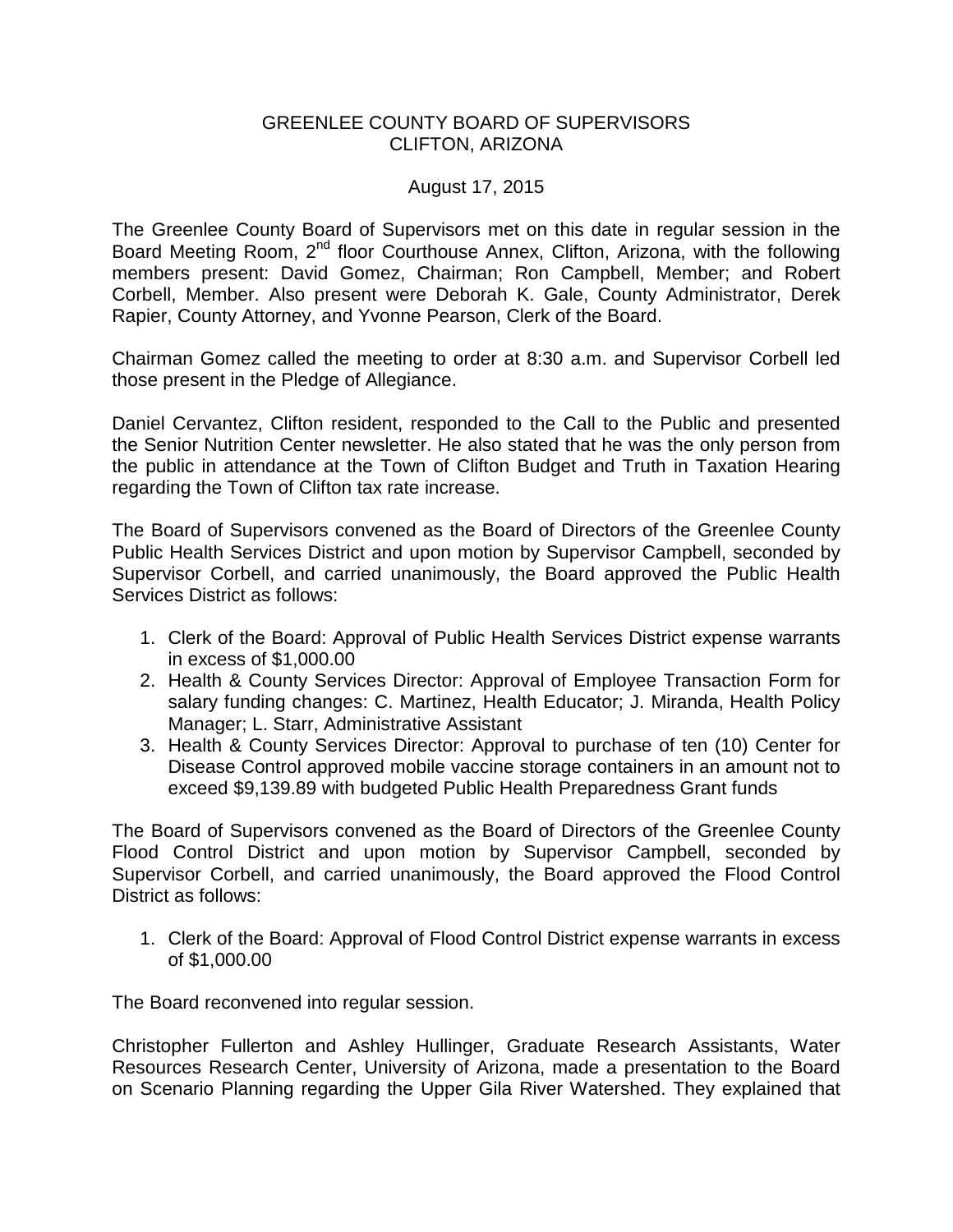BOARD OF SUPERVISORS MINUTES AUGUST 17, 2015 Page **2** of **4**

scenarios are tools that can be used to explore what might happen in the future as a way to make more informed decisions today. Working with the Gila Water Partnership and the Watershed Restoration and Planning Steering Committee an atlas of the Upper Gila River Watershed was compiled. Four scenarios resulted from public meetings: 1) New Mexico Diverts; 2) Impacts from the Tamarisk Leaf Beetle; 3) Increasing Local Control; 4) Low Cotton Prices. They explained that the four scenarios span the next 30 years, and demonstrate how the key drivers of change in the watershed are influenced and changed by the major uncertainties. The Board thanked Mr. Fullerton and Ms. Hullinger for their time and hard work.

Ms. Gale reviewed a comparison of values, levies, and tax rates between all taxing entities in Greenlee County comparing rates for last fiscal year and the current rates to be adopted. She explained that each entity calculates and adopts their tax rate which is then presented to the Board of Supervisors, per statute, for their administrative function of adding all taxing entities rate calculations on one tax bill. The Greenlee County property tax rate of \$.5626 is \$.0126 more than last fiscal year due to a decrease in assessed value. Ms. Gale also explained that the Clifton School rates will be absorbed by the Morenci School District now that the Clifton School District has been dissolved but still will be paid by property owners. She stated that an Attorney General opinion rules that limited cash value is to be used to calculate secondary tax rates except for school bonds which will be calculated on full cash values. Supervisor Campbell moved to adopt the fiscal year tax rates presented, Supervisor Corbell seconded and the motion carried unanimously.

Upon motion by Supervisor Corbell, seconded by Supervisor Campbell, and carried unanimously, the Board tabled adopting the amended Eastern Arizona Counties Organization Bylaws to the next Board meeting to allow Supervisor Corbell more time to review the changes.

Ms. Gale reported the following:

- She attended the County Managers meeting where:
	- o The Joint Legislative Budget Committee gave an update on the preliminary year end state budget which shows higher revenues than what was projected. The state budget does not include the K-12 litigation payment.
	- o Hunter Moore of the Governor's Office talked about the Governor's water policy and how it is moving forward, a historical review of Arizona water and statewide impacts, and the Lake Mead water level crisis
	- o Dave Byers with the Arizona Supreme Court talked about pretrial services requirements and the protocol and guidelines that are still being developed. Mr. Byers also spoke about the changes being proposed to Juvenile Corrections.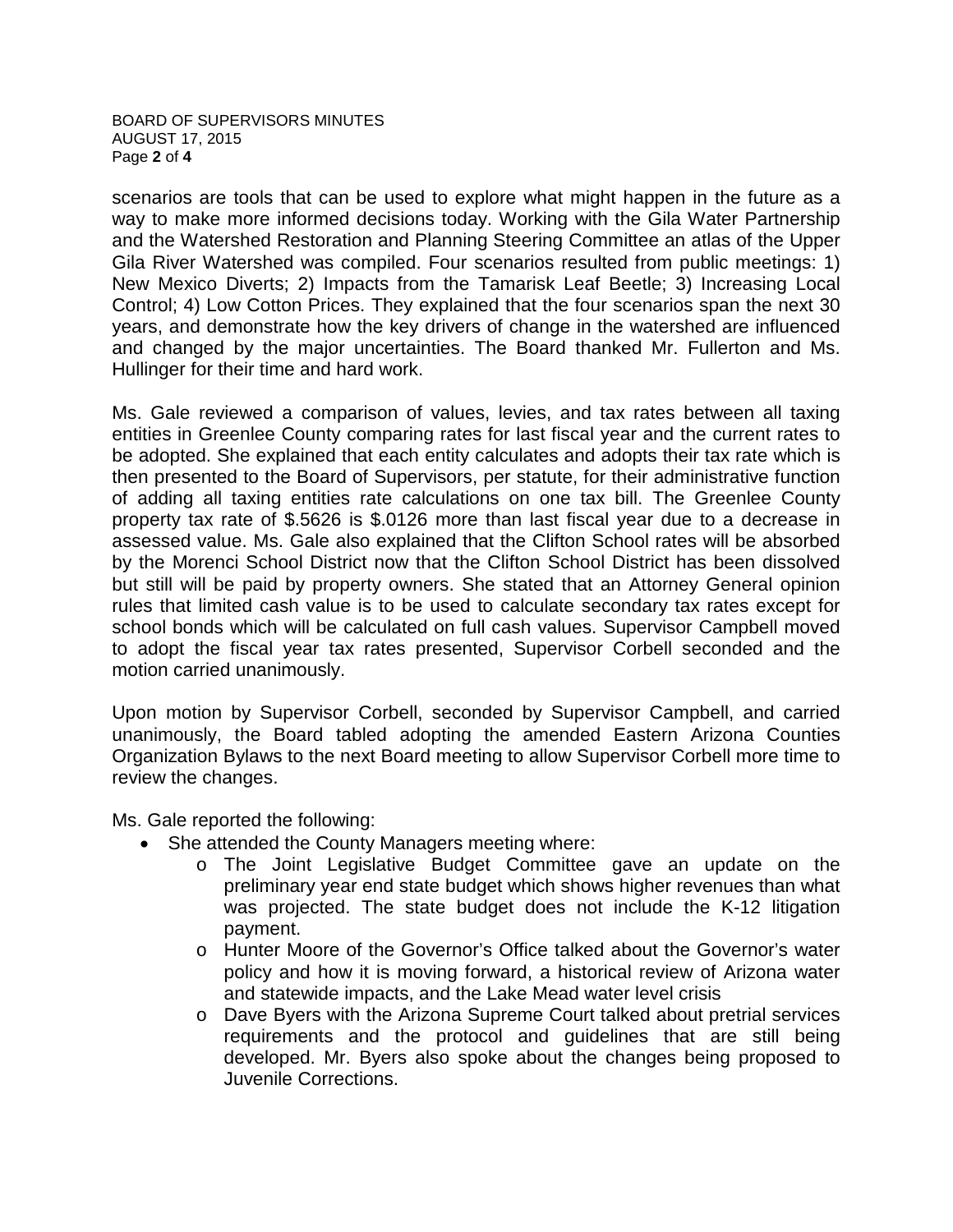o Preliminary legislative proposals from counties were discussed. The proposals will be presented to the supervisors at the County Supervisors Legislative Summit in October for discussion and approval.

The Calendar of Events was reviewed.

Myriah Mhoon and Tasha Menaker, Arizona Coalition to End Sexual & Domestic Violence Project Coordinators, presented information to the Board regarding the Coalition including the purpose and goals and membership. It is their goal to establish a Sexual Assault Response Team (SART) in every county in the state. Ms. Mhoon is the Sexual Assault Response Team Coordinator and Ms. Menaker is the Forensic Nurse Examiner Team Coordinator and they will be in contact with Mt. Graham Safehouse and other entities in Greenlee County to try to develop the SART. The Board thanked Ms. Mhoon and Ms. Menaker for their time and efforts in this important matter.

Daniel Cervantez, Clifton resident, requested to speak to this item and stated that he witnessed a domestic violence incident next door to his residence and was hesitant whether to report it or not. He decided to report it to the Clifton Police and was encouraged to always call 911 in this type of situation.

Upon motion by Supervisor Campbell, seconded by Supervisor Corbell, and carried unanimously, the Board tabled item A of the Consent Agenda and approved the remaining items as follows:

- A. Clerk of the Board: Tabled minutes to previous meeting 08/03/15
- B. Clerk of the Board: Approval of expense warrants in excess of \$1,000.00 Vouchers 1087; 1088; 1009; 1011; 1012
- C. Events Coordinator: Approval of Employee Transaction Forms: A. Blake, Temporary Event Worker; L. Crotts, Temporary Event Worker; K. Lacey, Temporary Event Worker
- D. Chief Probation Officer: Approval of Employee Transaction Forms for salary funding change: D. Madrigal, Secretary/Teen Court Coordinator; J. Miranda, Probation Finance Officer
- E. County Sheriff: Approval of Employee Transaction Form: K. Baxter, full time Detention Officer
- F. Clerk of the Board: Approved Proclamation of August as Child Support Awareness Month
- G. Superior Court Judge: Appointment of Judge Pro Tempore for the Honorable Allan C. Perkins effective September 1, 2015 and ending June 30, 2016
- H. Superior Court Judge: Approval of the Contract for Provision of Indigent Representation for attorney Stephen Lundell for fiscal year 2015/16
- I. County Librarian: Approval to apply for the annual State Grants in Aid funds for libraries in the amount of \$23,000.00 requiring a budgeted match of \$23,000.00 to be paid with General Funds